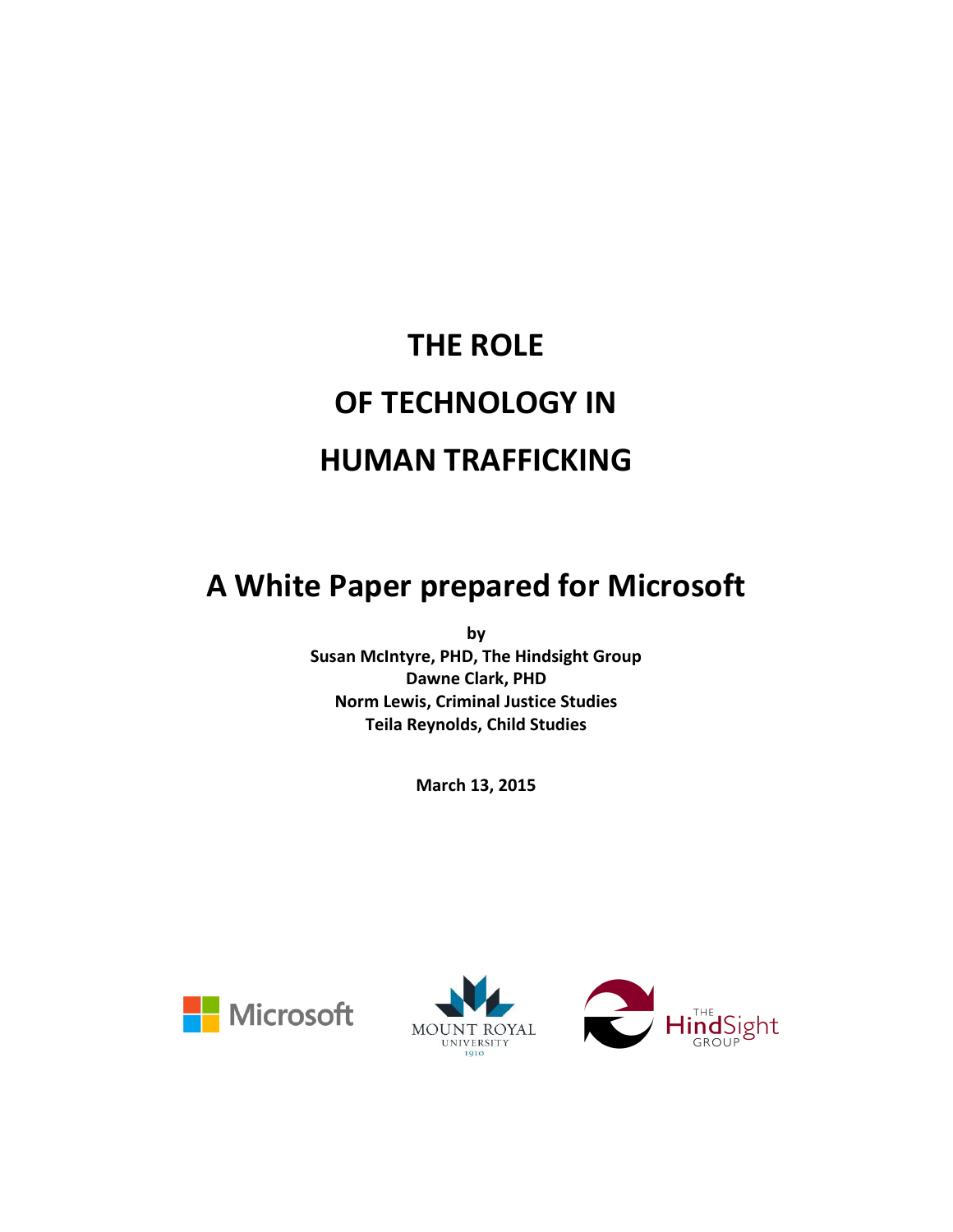#### **Summary Findings**

The purpose of this project was to explore the role technology has played in shifting the stage of recruiting, buying, and selling in the sexual trafficking industry from the perspective of consumers in three western provinces in Canada. This study looked at 51 men who were attending a Prostitution Offender Program, meaning that they had been charged for the first time and were participating in a court diversion program. To be charged, these men were all actively communicating with someone (i.e., an undercover police officer) for the purpose of prostitution. While they were all classified as first time offenders, some of the men indicated that this was indeed the first time they had sought the services of a sex trade worker while others acknowledged purchasing for as long as ten years.

Our study found that the men were highly diverse in terms of age, income, levels of education, length of time purchasing, and ways in which they looked to make sexual purchases. They were fairly equally divided between being in stable relationships or not, and varied in how frequently they purchased.

Regardless of their level of involvement as consumers, the majority of the men acknowledged that being a consumer in the sex trade was impacting them in many ways: health, work, relationships, and children. The vast majority (92%) indicated that they had tried to quit purchasing but had been unsuccessful.

What was somewhat surprising was the data that demonstrated how young these men were when they started looking at pornography (72% under the age of 19 and 13% under the age of 11) and when they started purchasing (14% under the age of 18 and 48% by the age of 25).

The impetus behind this study was to explore the role of technology in human trafficking and sexual exploitation. As the literature indicates and our study agrees, viewing pornography is often the catalyst to further involvement as consumers. The men in our study began viewing pornography at very young ages, in some cases younger than 11 years of age.

#### **About the Survey**

The goal was to survey 50 men in Prostitution Offender Programs in three cities. The cities of Winnipeg, Saskatoon, and Edmonton are Canadian communities with a strong blue collar representation. Street purchasing appears to be more prevalent than the use of escort services. We proposed to complete the surveys in group sessions at the various Prostitution Offender Program schools, protecting participant confidentiality by using Reply Awareness Technology known as clickers. After receiving ethics clearance (Mount Royal University Human Research Ethics Board, June 2013), we were able to pilot test the survey and the clickers as a survey technique at a school in late June 2012 in Winnipeg where 17 participants took part in the survey. In September, we attended a school in Edmonton where 12 men participated and a second school in Winnipeg where an additional 12 men participated. In December, we attended the school in Saskatoon where 10 men participated in the survey. In total, 51 men at these Prostitution Offender Programs agreed to participate in the survey.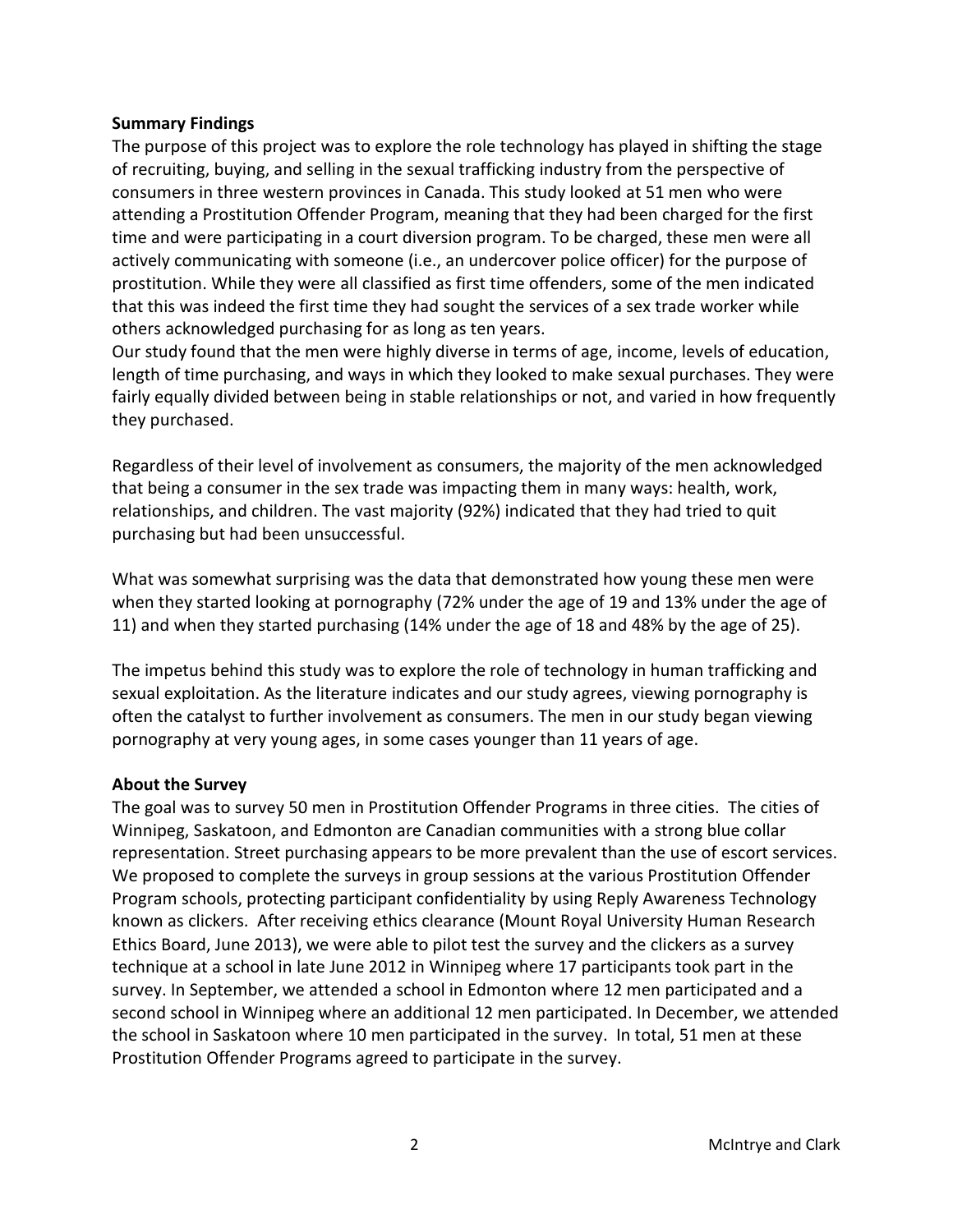The study participants attending Prostitution Offender Programs had been charged under the Criminal Code of Canada 213(CC) with Communicating for the Purpose of Prostitution. This law makes it illegal to stop a vehicle for the purpose of communicating about prostitution or obtaining sexual services of prostitution. A person can be charged if he or she stops a vehicle to speak with a person on the street with the intent of speaking about a possible arrangement to engage a sex trade worker.

The Prostitution Offender Program is a one day post court diversion program for individuals who are first time offenders charged with 'Communicating for the Purpose of Prostitution'. This charge occurs when someone is apprehended by an undercover police officer in a sting operation where the undercover officer is posing as a sex trade worker. To be eligible for this diversion program, a person must be a first time offender without a criminal history of sexual exploitation and/or violence. The purpose and value of Prostitution Offender Programs are contentious and only a few cities in Canada offer such programs.

Most programs across Canada follow similar a structure. During the full day, participants hear first hand from survivors of the sex trade, families, Police vice squad, neighbourhood members affected by the sex trade, social and health services, and community businesses. Those attending the Prostitution Offender Program must attend the full day and are charged \$500 to support running the program. If those charged pay the fee and attend the full day, the criminal charge of 'Communicating for the Purpose of Prostitution' will be withdrawn.

| Demographics               |                           |
|----------------------------|---------------------------|
| Age                        | 18-24 yrs = 16%           |
|                            | 25-34 yrs = 18%           |
|                            | $35-49$ yrs = 33%         |
|                            | 50-64 yrs = $29%$         |
|                            | $65 + yrs = 4%$           |
|                            |                           |
| <b>Birth Place</b>         | 59% Canada or USA         |
|                            |                           |
| Education                  | 72% High School Graduates |
|                            | 46% Post Secondary        |
|                            |                           |
| Annual Income              | \$100,000 plus = $25%$    |
|                            | \$50,000 or less = 54%    |
|                            |                           |
| <b>Relationship Status</b> | 75% Married               |
|                            | 25% Single                |
|                            | 49% Fathers               |

## **Main Findings**

# **Demographics**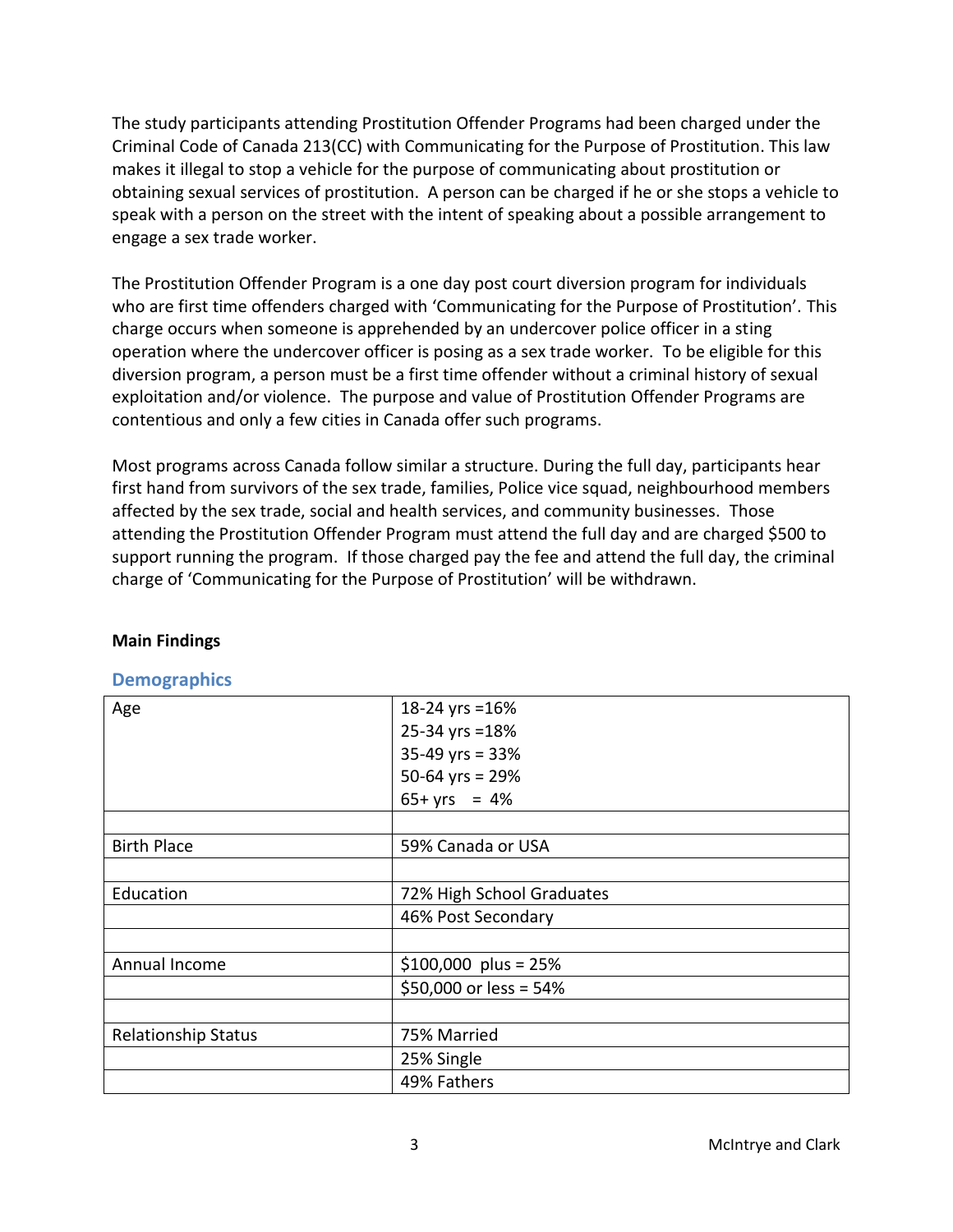# **Highlights of Findings**

# **Purchasing Habits**

- Fifty percent of participants have been purchasing for less than one year while twenty percent had been purchasing for over 10 years
- 51% began purchasing before the age of 25
- 66% were viewing pornography by the age 15 years
- 62% search for sex in bars, clubs, street (track or stroll), dating sites, escort services, websites. The other 38% include locations such as parks, malls, hitch-hiking, and parties.
- 23% seek sexual services regularly while the additional 77% seek services somewhat frequently or rarely
- Frequency of purchasing ranged from daily (28%) to annually (62%)
- 92% purchase locally, with no travel being required either for themselves or for someone to come to them

## **Perceived Effects of Sexual Activity**

- 28% reported a family member knowing they were a purchaser
- 37% believe their sexual purchasing has affected their work
- 52% believe their sexual purchasing has affected their health
- 56% believe their sexual purchasing has affected their personal or dating life
- 51% of parents believe their sexual purchasing has affected their relationships with their children
- 92% had tried quitting
- 26% feared they had purchased from a minor

## **Frequency of Internet Use**

- 29% use the internet to seek sex
- 100% use their personal computer as opposed to public computers (such as at work) to search out sex sites
- Computers are used most frequently rather than cell phones or I-pads to search sex sites
- 36% reported that someone in their household was aware that they search the internet for sexual activity
- 84% reported spending less than 1 hour each time on sex sites on line
- 16% reported spending over 1 hour on line each time with 8% reporting over 12 hours searching sex sites
- No one reported searching sex sites daily; responses ranged from every other day to every second month
- 83% view sex sites on the internet by themselves (as opposed to with someone else or in a group)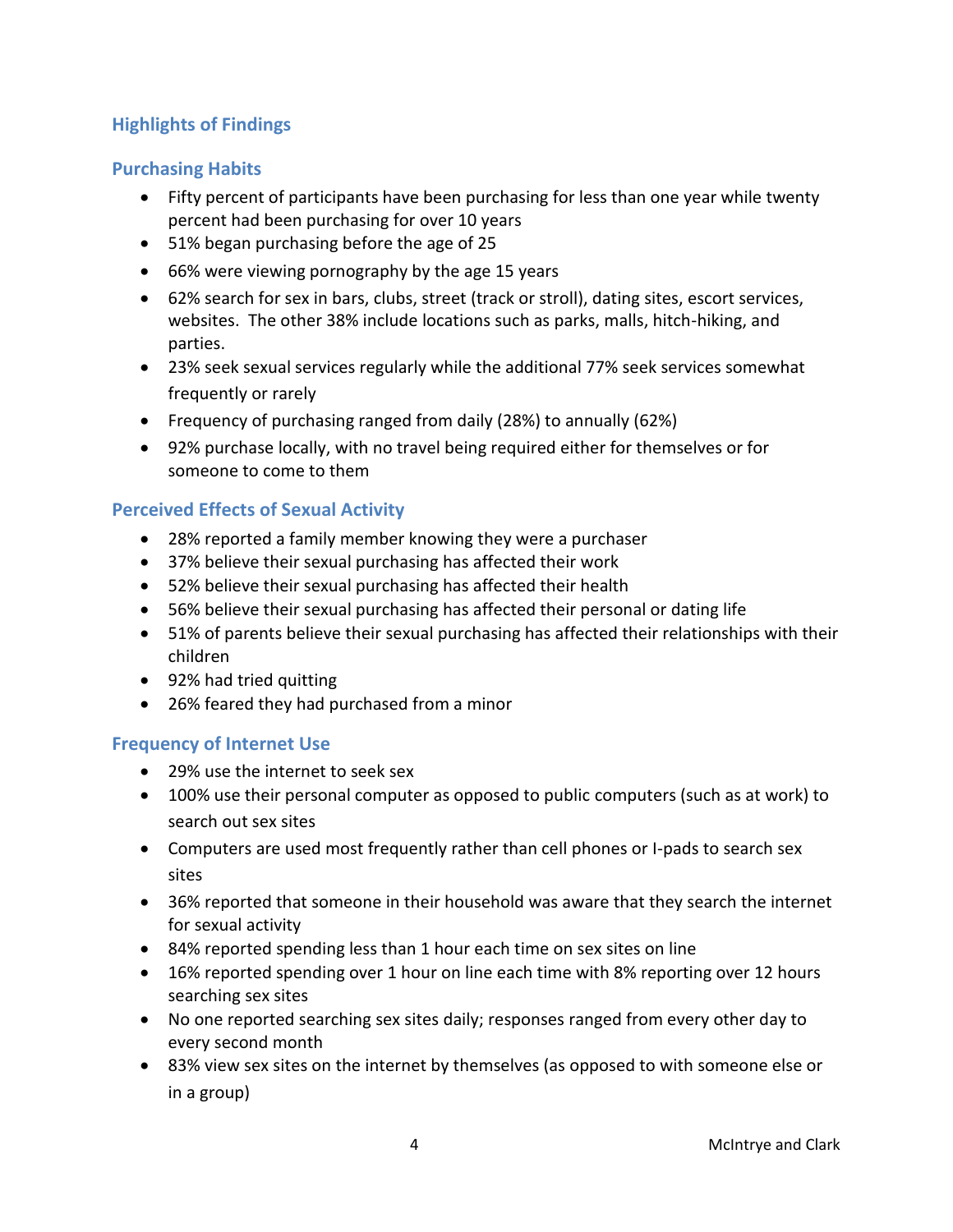#### **Uses of Internet**

- 50% reported when they are on sex sites they are seeking a physical encounter while the other 50% are satisfied with viewing the sites
- 38% do not use the internet to seek out physical sexual encounters but use the sites as a stimulant prior to a street encounter
- 62% do not purchase through sex sites on line; they head out for an encounter
- 67% view online sites before they venture out to purchase sexual encounters
- 43% look at pornography online and that satisfies them while the other 57% seek out further viewing on a stroll and possible purchase
- 92% have never used Skype for sexual purposes
- 86% never used their phone for sexting
- 64% have visited chat rooms for sexual purposes

#### **Effects of Internet Use**

- 50% believe that viewing sex sites protects them from being caught
- 38% believe the internet has made it easier to purchase
- 38% believe the internet has increased their need to purchase
- 58% believe the internet has made it more difficult for them to quit purchasing sexual encounters

#### **Recommendation**

Pornography is increasingly available through the ready access of technology such as the Internet. As young people grow up with easier access and more comfort with various forms of technology, it is to be expected that boys and young men will find it more appealing and accessible to view pornography using multiple personal devices, making it appear to be a safe and simple exercise, perhaps even without consequences. This simple access may even make online forms of viewing pornography and other sexual activities such as 'sexting' seem to be socially acceptable and normative.

For years, prevention efforts have looked at the supply side of the economic equation – unsuccessfully. There has been and likely always will be an endless supply of new workers entering into the sex trade. However, with recent research studies providing data to better understand consumers, it would appear to make sense to explore prevention models that focus on the demand side of the equation.

This is an activity which primarily involves men as the consumers. And clearly, these men are becoming engaged as consumers at very young ages. If a prevention approach were to look at the demand side of the equation, it would appear to make sense to target such a prevention activity at young boys and men.